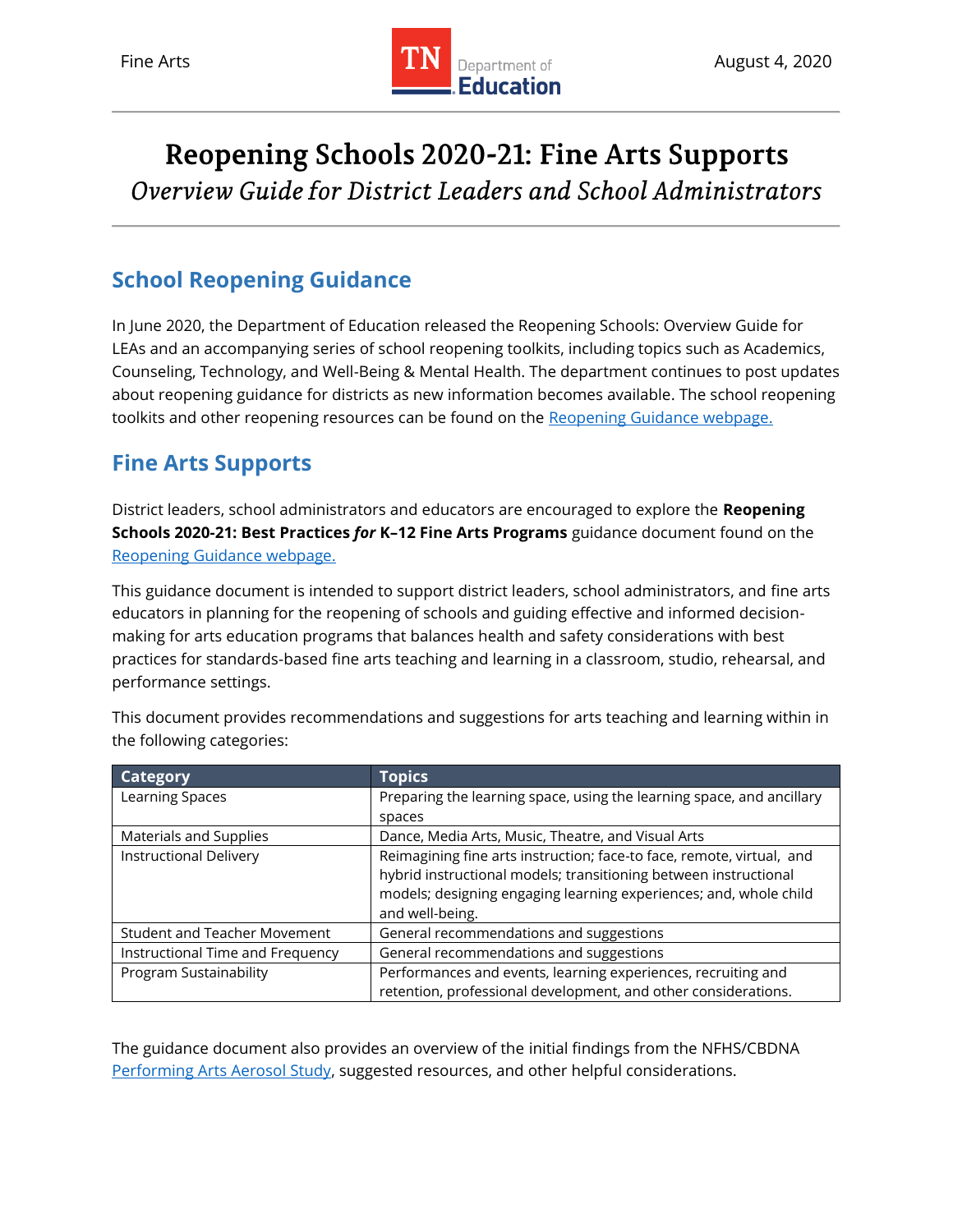

# **General Recommendations and Considerations**

Over fifty national arts and education organizations across the United States joined together to sign the [Arts Education is Essential](https://nafme.org/wp-content/files/2020/05/Arts_Education_Is_Essential-unified-statement-2.pdf) unified statement outlining three principles. (Fine) arts education:

- 1. Supports the well-being of students, whether through distance learning or in person.
- 2. Nurtures the creation of a **welcoming school environment** where students can express themselves in a safe and positive way.
- 3. Is part of a **well-rounded education** for all students.

### **Arts Education in the 2020-21 School Year**

Fine arts courses are beneficial for ensuring students' social, emotional, and academic well-being upon returning to school for 2020-21. Fine arts courses can be implemented in a variety of modified and/or virtual settings. Self-awareness, self-efficacy, self-management, and perseverance, social awareness, and relationship skills are central to all arts education activities, no matter the age and ability of the student or the environment in which the learning takes place. These skills are also deeply embedded in the [Tennessee Academic Standards for Fine Arts.](https://www.tn.gov/education/instruction/academic-standards/arts-education.html)

### **Collaborative Decision-Making**

District leaders and school administrators are encouraged to involve fine arts teachers in the decision-making process when considering the health and safety, instructional delivery, and programmatic decisions to be made in support of safely reopening schools for the 2020-21 school year. Fine arts teachers have access to content-specific best practices and research that can help guide the decision-making process and alleviate the burden of planning from school officials.

Explore implementing a collaborative decision-making model rooted in continuous improvement practices that encourages the input of fine arts educators.

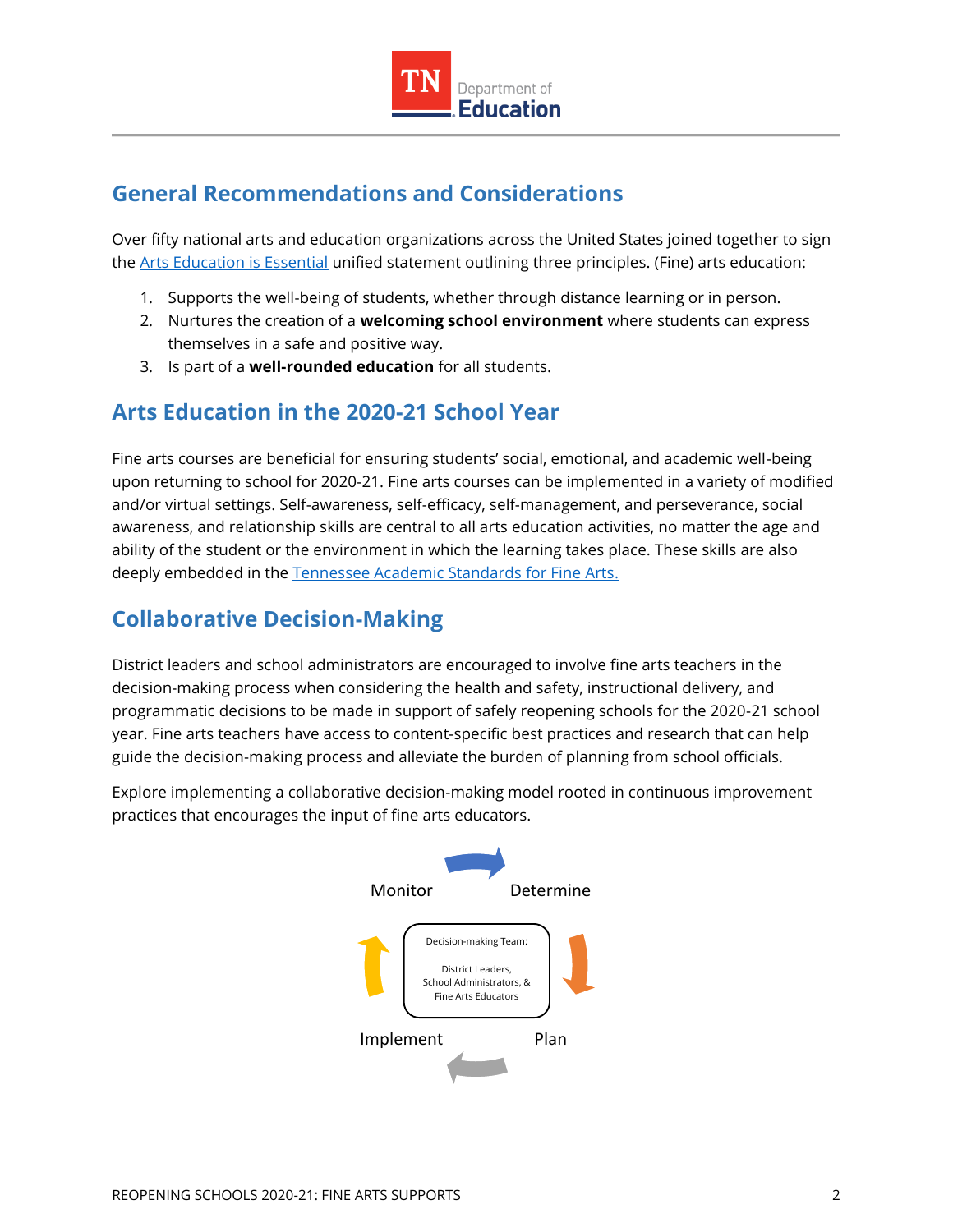

### **Suggested Resources**

The following suggested resources link to a variety of state- and national-level arts and education organizations and provide specialized, discipline-specific guidance, suggestions, and planning considerations in the fine arts.

#### **Note: Reference to any resource, organization, activity, product, or service does not constitute or imply endorsement by the Tennessee Department of Education.**

#### General Resources

- Tennessee Department of Education | [Link](https://www.tn.gov/education)
	- o [Reopening Guidance](https://www.tn.gov/education/health-and-safety/update-on-coronavirus/reopening-guidance.html)
	- o [Tennessee Academic Standards for Fine Arts](https://www.tn.gov/education/instruction/academic-standards/arts-education.html)
	- o [State of the Arts/Fine Arts](https://www.tn.gov/education/state-of-the-arts--sota-.html)
- State Education Agency Directors of Arts Education | [Link](https://www.seadae.org/)
	- o [Arts Education is Essential Statement from Arts and Education Organizations](https://nafme.org/wp-content/files/2020/05/Arts_Education_Is_Essential-unified-statement-2.pdf)
- Americans for the Arts | [Link](https://www.americansforthearts.org/)
- Tennessee Arts Commission | [Link](https://tnartscommission.org/)
- ArtsEd Tennessee | [Link](http://artsedtn.org/)
- ArtsEd New Jersey | [Link](https://www.artsednj.org/)
	- o [September Ready Fall 2020 Guidance for Arts Education](https://www.artsednj.org/arts-ed-nj-issues-september-ready-fall-2020-guidance-for-arts-education/) (extensive guidance for fine arts education programs with helpful considerations applicable beyond New Jersey)
- National Federation of High Schools | [Link](https://www.nfhs.org/articles/unprecedented-international-coalition-led-by-performing-arts-organizations-to-commission-covid-19-study/)
	- o [Performing Arts Aerosol Study](https://www.nfhs.org/articles/unprecedented-international-coalition-led-by-performing-arts-organizations-to-commission-covid-19-study/)

#### Health Resources

- Tennessee Department of Health | [Link](https://www.tn.gov/health/cedep/ncov/educational-orgs.html)
	- o [TDH COVID-19 Resources for Educational Organizations](https://www.tn.gov/health/cedep/ncov/educational-orgs.html)
	- o [TDH Recommendations for the Management of COVID-19 in Schools](https://www.tn.gov/content/dam/tn/health/documents/cedep/novel-coronavirus/School_Recommendations.pdf)
- Centers for Disease Control and Prevention | [Link](https://www.cdc.gov/)
	- o [Interim Guidance for Administrators of US K-12 Schools and Child Care Programs](https://www.cdc.gov/coronavirus/2019-ncov/community/schools-childcare/guidance-for-schools.html?CDC_AA_refVal=https%3A%2F%2Fwww.cdc.gov%2Fcoronavirus%2F2019-ncov%2Fspecific-groups%2Fguidance-for-schools.html)
- American Academy of Pediatrics | [Link](https://www.aap.org/en-us/Pages/Default.aspx)
	- o [COVID-19 Planning Considerations: Guidance for School Re-Entry](https://services.aap.org/en/pages/2019-novel-coronavirus-covid-19-infections/clinical-guidance/covid-19-planning-considerations-return-to-in-person-education-in-schools/)

#### Dance Resources

- National Dance Education Organization | [Link](https://www.ndeo.org/)
	- o [Link to COVID-19/Reopening Resources](https://www.ndeo.org/content.aspx?page_id=22&club_id=893257&module_id=395469)
	- o [Teaching Dance in Fall 2020](https://s3.amazonaws.com/ClubExpressClubFiles/893257/documents/Teaching_Dance_in_Fall_2020_-_Final_7-1-20_388045246.pdf?AWSAccessKeyId=AKIA6MYUE6DNNNCCDT4J&Expires=1595272115&response-content-disposition=inline%3B%20filename%3DTeaching_Dance_in_Fall_2020_-_Final_7-1-20.pdf&Signature=HoK0HLflKef6SWFDP4m%2BI4coZWE%3D)
- DanceUSA | [Link](https://www.danceusa.org/resources-preparing-potential-impact-coronavirus)
	- o [Link to COVID-19/Reopening Resources](https://www.danceusa.org/resources-preparing-potential-impact-coronavirus)